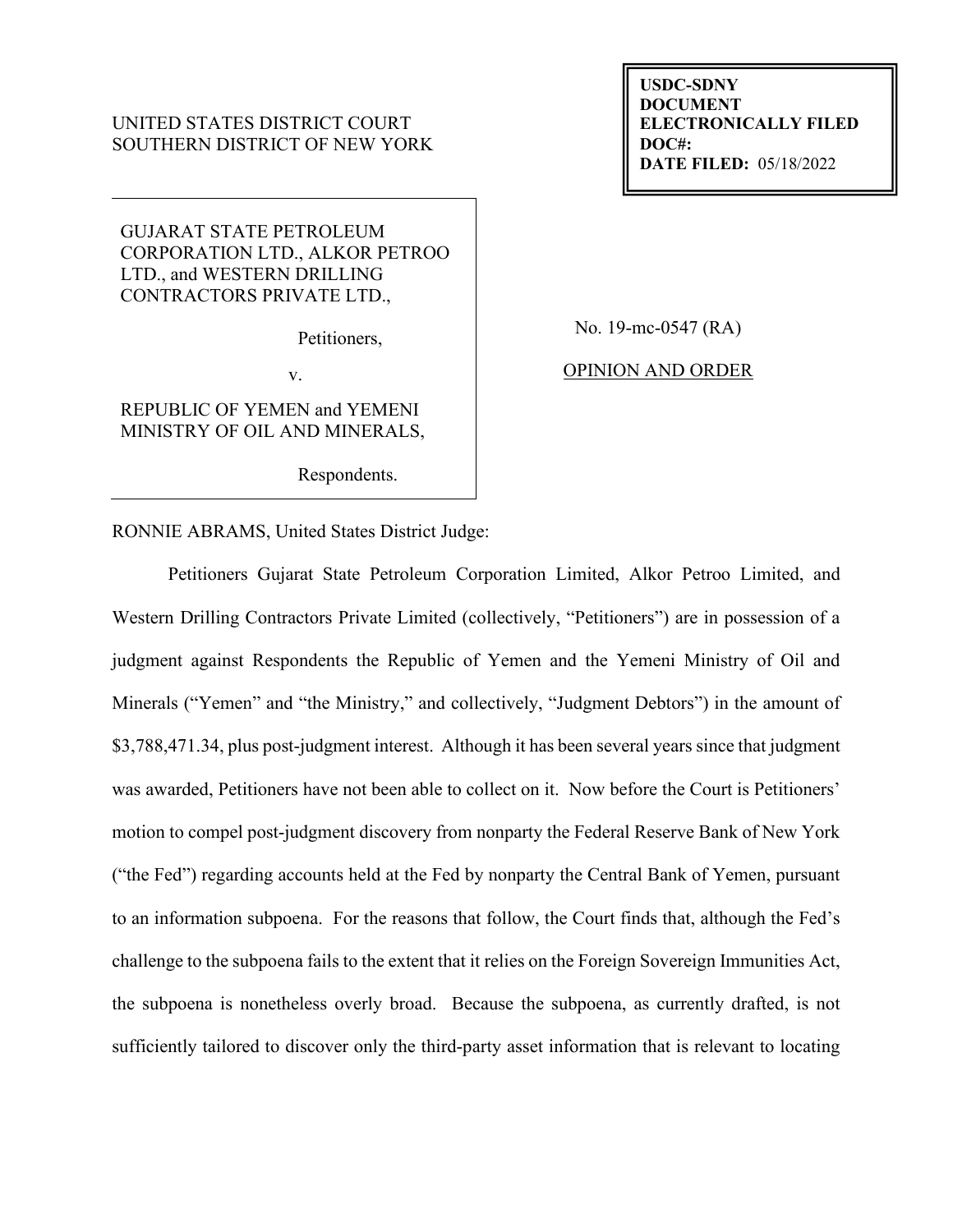Judgment Debtors' assets, Petitioners' motion to compel is denied. The Court will hold a conference to further discuss the discovery that Petitioners seek.

#### **BACKGROUND**

Petitioners are oil companies that obtained an arbitral award against Judgment Debtors in 2015, which was issued by the International Court of Arbitration of the International Chamber of Commerce. *See* Order and Default Judgment, *Gujarat State Petroleum Corp. Ltd. et al. v. Republic of Yemen et al.*, No. 16-CV-1383 (DLF) (D.D.C. Oct. 3, 2018). In 2016, Petitioners filed a petition in the United States District Court for the District of Columbia to confirm their arbitral award. *Id.* Judgment Debtors failed to appear in that action, and in October 2018, the district court confirmed the award and entered default judgment in the amount of \$3,788,471.34, plus post-judgment interest at the statutory rate. *Id.* Petitioners then registered that judgment in this Court in November 2019. Judgment Debtors have not appeared in this action.

Seeking to collect on their judgment, Petitioners served the Fed with an information subpoena in January 2020. The subpoena sought broad discovery of any accounts with the Fed that were held by, or for the benefit of, Judgment Debtors. It sought similar discovery of any accounts with the Fed that were held by or for the benefit of nonparty the Central Bank of Yemen ("the Central Bank")—including the present value of the Central Bank's accounts, their contents, and the source and destination of all withdrawals, deposits, and transfers connected to those accounts from the past five years. *See* Declaration of Gregory Starner ("Starner Dec.") Ex. A at 5-10. The subpoena also contained a restraining notice, which barred the Fed from selling, assigning, transferring, interfering with, or disposing of any property in those accounts. *Id.* at 2- 3. Petitioners sought discovery of the Central Bank's accounts on the basis of documents purportedly showing that the Ministry had funneled payments for its own benefit through at least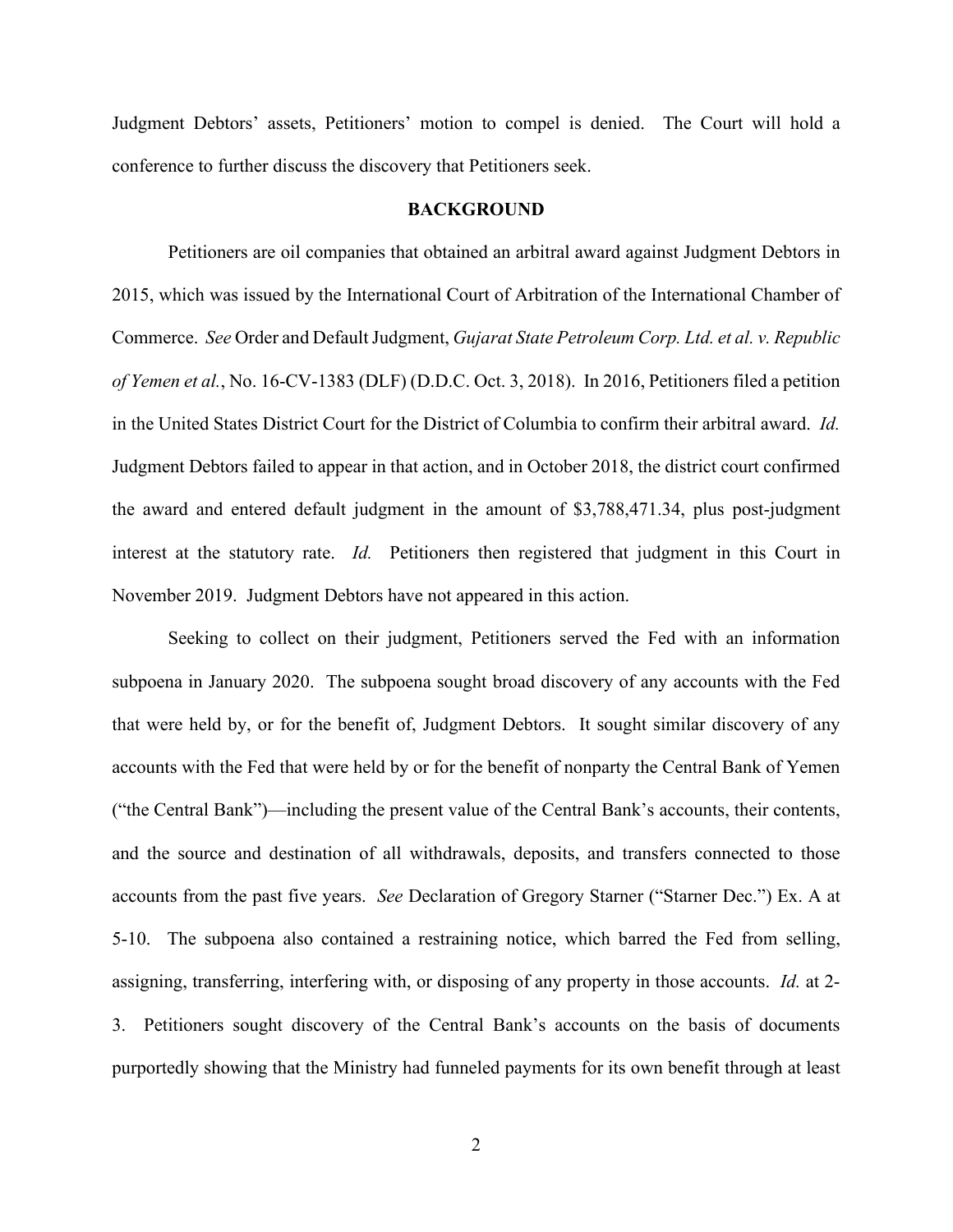one of those accounts. *See* Starner Dec. Ex. C. Petitioners assert that these documents create an inference that the Central Bank's accounts contain funds belonging to Judgment Debtors, information about the current location of funds belonging to Judgment Debtors, or both.

The Fed responded to the subpoena in February 2020. It explained that while neither Judgment Debtor held any property or accounts with the Fed, the Central Bank did hold such accounts. The Fed then objected to the subpoena on the ground that it seeks information about assets that are presumptively immune from attachment or execution pursuant to the Foreign Sovereign Immunities Act ("FSIA")—including the Central Bank's assets. Starner Dec. Ex. B at 4-11. The Fed's position appears to be informed by a letter that counsel for the Central Bank sent to Petitioners' counsel on January 27, 2020, in which the Central Bank represented that the funds in its accounts with the Fed are held for its own account and thus immune from attachment or execution under the FSIA. Declaration of Meghann Donahue ("Donahue Dec.") Ex. C. The Central Bank has not personally made these arguments before this Court or any other court.

Further correspondence and meetings between Petitioners and the Fed proved fruitless. *See* Starner Dec. Exs. C-E. In one of their letters to the Fed, Petitioners attached documents appearing to show that the Ministry had directed entities, including Petitioner Gujarat, to submit payments owed to the Ministry to the Central Bank's account with the Fed; those payments were flagged "for onward credit" or "for further credit" to the Ministry's own accounts at banks in Yemen. *See* Starner Dec. Ex. C at 7-23. In response, the Fed characterized these documents as "simply showing routing information and payment orders for wire transfers. . . in which the New York Fed acted as an intermediary bank to process funds transfers," and asserted that none of those payment orders "directs deposit for ultimate credit to accounts in the name of the Central Bank of Yemen itself,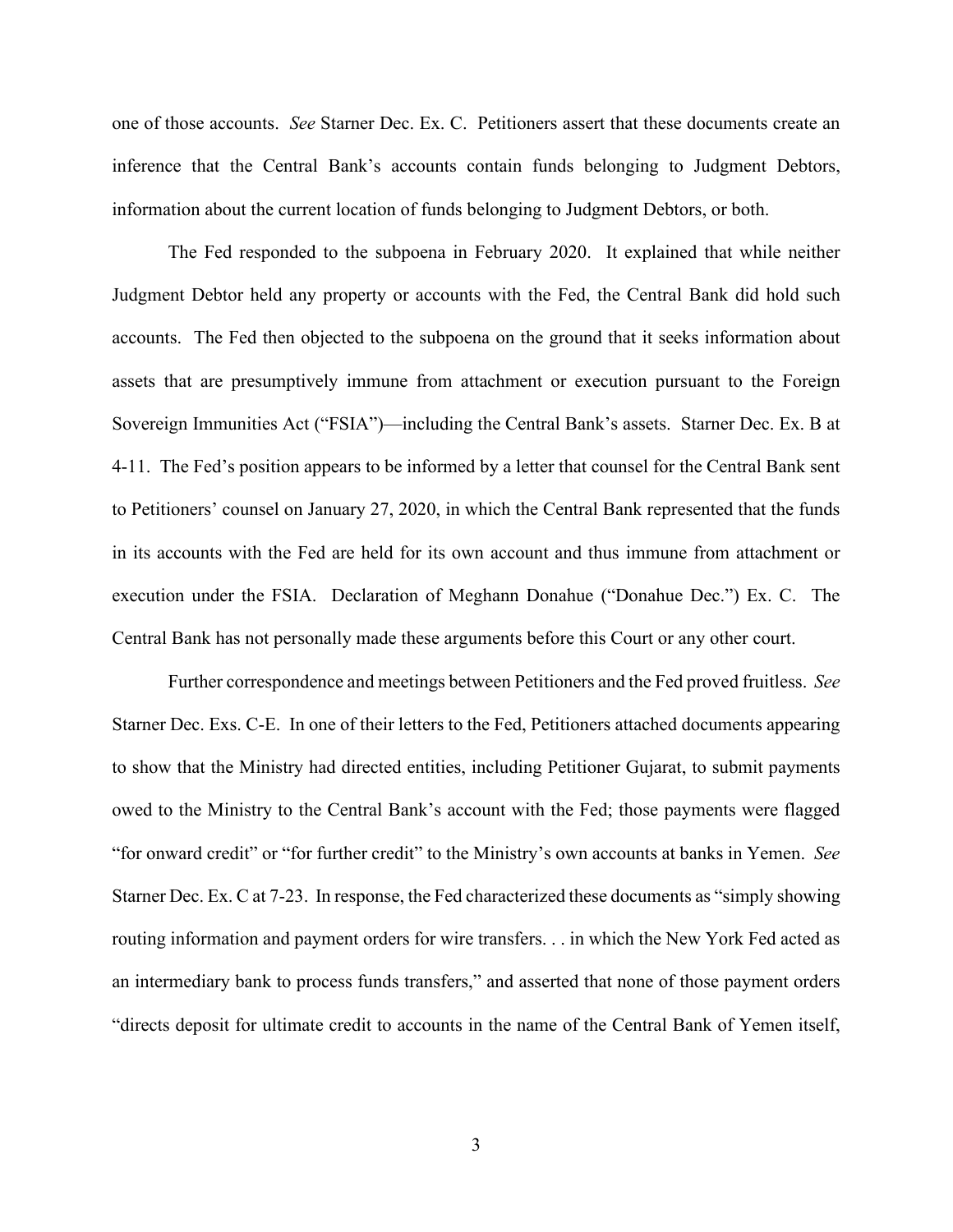let alone to the Central Bank of Yemen's accounts at the New York Fed." Starner Dec. Ex. D at

 $1 - 2$ .

Petitioners have now moved to compel post-judgment discovery from the Fed regarding information in and about the Central Bank's accounts. At oral argument, the parties indicated that the restraint portion of the subpoena had been withdrawn, and Petitioners accordingly represented that they were not seeking attachment or execution of the Central Bank's assets.

## **LEGAL STANDARDS**

Pursuant to Federal Rule of Civil Procedure 26:

Parties may obtain discovery regarding any nonprivileged matter that is relevant to any party's claim or defense-including the existence, description, nature, custody, condition, and location of any documents or other tangible things and the identity and location of persons who know of any discoverable matter. For good cause, the court may order discovery of any matter relevant to the subject matter involved in the action.

Federal Rule of Civil Procedure 69, in turn, provides that "[i]n aid of the judgment or execution,

[a] judgment creditor . . . may obtain discovery from any person—including the judgment debtor—

as provided in these rules or by the procedure of the state where the court is located."

The Court has considerable discretion in deciding a motion to compel discovery. *EM Ltd. v. Republic of Argentina*, 695 F.3d 201, 207 (2d Cir. 2012) (explaining that district courts are given "broad latitude to determine the scope of discovery and to manage the discovery process").<sup>[1](#page-3-0)</sup> The party objecting to a discovery request "bears the burden of showing why discovery should be denied." *Fin. Guar. Ins. Co. v. Putnam Advisory Co., LLC*, 314 F.R.D. 85, 87 (S.D.N.Y. 2016). That party may meet its burden by showing that a discovery request is irrelevant, overly broad, burdensome, or oppressive. *See id.* at 88.

<span id="page-3-0"></span><sup>&</sup>lt;sup>1</sup> Unless otherwise noted, case quotations omit all internal citations, quotation marks, alterations, and footnotes.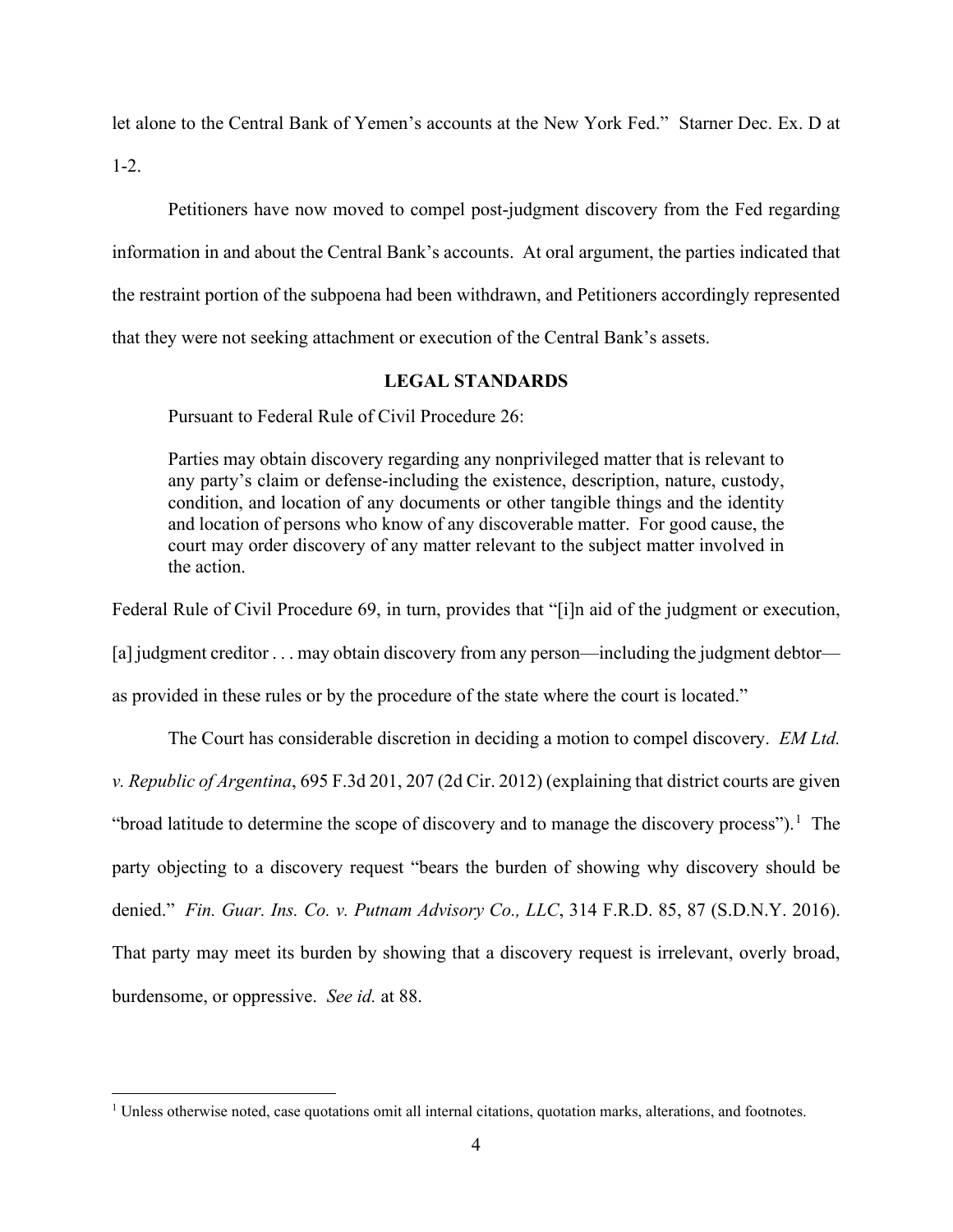#### **DISCUSSION**

# **I. The FSIA Does Not Bar Petitioners' Subpoena to the Extent It Seeks Discovery of the Central Bank's Assets**

As an initial matter, the Court construes Petitioners' motion to compel as limited to discovery regarding the Central Bank's accounts at the Fed. In their reply brief, Petitioners clarify that they "only seek compliance with the Information Subpoena at this time and are not seeking to enforce the restraining notice," which has been withdrawn. Reply MOL at 10 n.5. And at oral argument, counsel for Petitioners confirmed that at this juncture, they seek only discovery from the Fed, not attachment or execution of any of the Central Bank's assets held at the Fed. Accordingly, the Court focuses its analysis on the narrow issue of post-judgment discovery.

In opposing Petitioners' subpoena, the Fed invokes the FSIA, 28 U.S.C. §§ 1602 *et seq.*, on behalf of the Central Bank, which has not appeared in this action.<sup>[2](#page-4-0)</sup> It is undisputed that the Central Bank is a foreign state under the FSIA and thus subject to the statute's protections. *See id.* § 1603 (defining a foreign state as, among other things, "an agency or instrumentality of a foreign state"). The FSIA does not, however, bar Petitioners' subpoena to the extent it seeks discovery of the Central Bank's assets.

"[T]wo types of foreign sovereign immunity [are] addressed in the FSIA: (1) 'immunity of a foreign state from jurisdiction,' and (2) 'immunity from attachment and execution of property of a foreign state." *Walters v. Indus. & Com. Bank of China, Ltd.*, 651 F.3d 280, 286 (2d Cir. 2011) (quoting 28 U.S.C. §§ 1604, 1609). The former immunity is also known as "immunity from suit." *Id.* at 288. These two immunities "operate independently" from each other, *id.*, and both are subject to their own specific exceptions, *see* 28 U.S.C. §§ 1605, 1610. Although Judgment Debtors

<span id="page-4-0"></span><sup>&</sup>lt;sup>2</sup> Petitioners do not challenge the Fed's standing to invoke the FSIA on the Central Bank's behalf.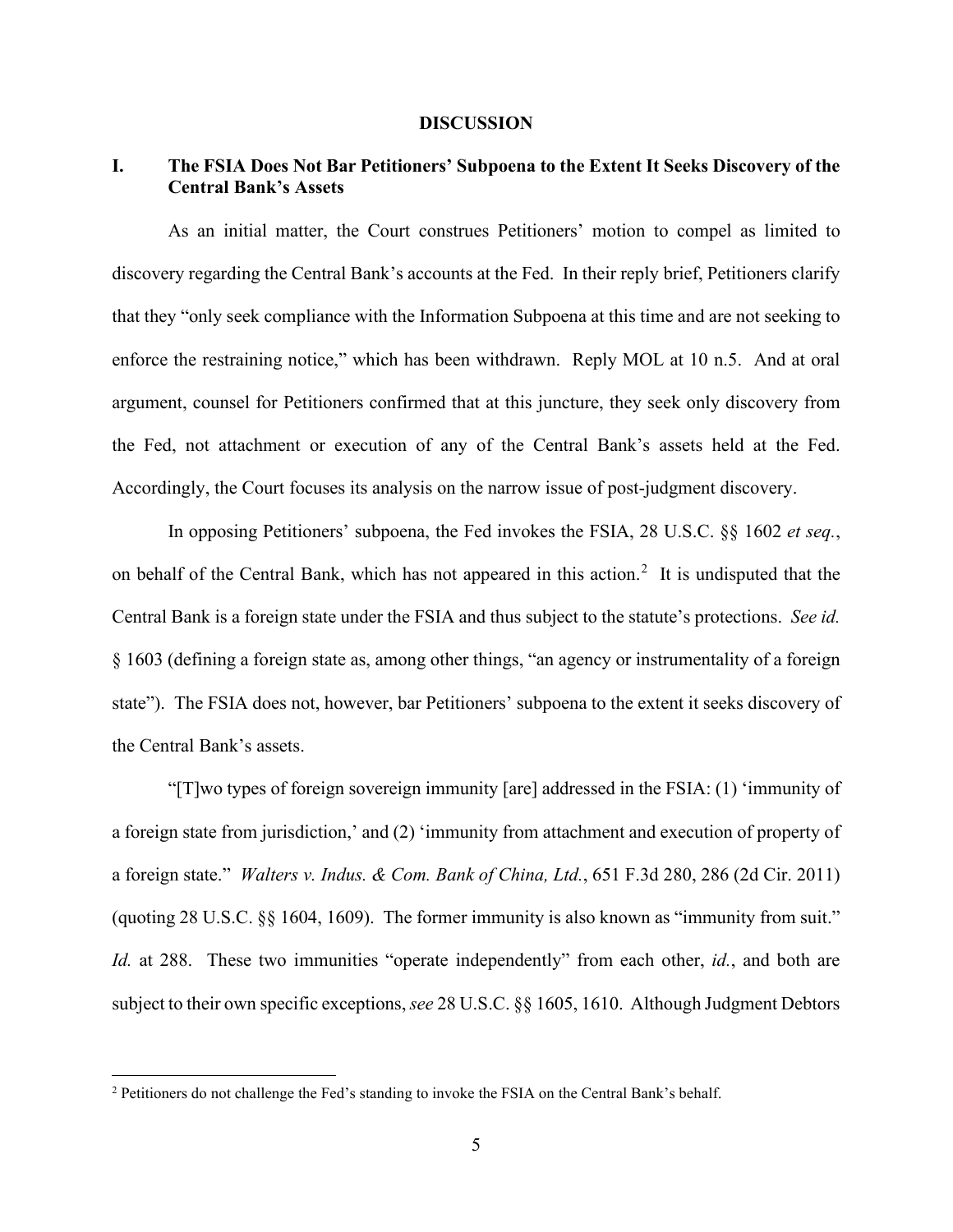have waived their FSIA jurisdictional immunity in this enforcement action,<sup>[3](#page-5-0)</sup> this alone does not deprive the Central Bank—which enjoys a presumption of juridical separateness from those entities, *see EM Ltd. v. Banco Cent. De La Republica Argentina*, 800 F.3d 78, 89-90 (2d Cir. 2015)—of its jurisdictional immunity. Moreover, the Central Bank's assets are immune from attachment and execution unless certain FSIA exceptions apply. At argument, the debate centered on whether the Central Bank's FSIA immunity precludes Petitioners' subpoena, in part or in whole.

Petitioners' argument as to why the FSIA does not bar their subpoena relies on the Supreme Court's decision in *Republic of Argentina v. NML Capital, Ltd.*, 573 U.S. 134 (2014) ("*NML*"). In *NML*, a judgment creditor held a judgment against the Republic of Argentina, which had waived its jurisdictional immunity pursuant to a bond indenture agreement. *Id.* at 136 & n.1. In an effort to collect on the judgment, creditor NML issued subpoenas to nonparty private banks that held accounts maintained by or on behalf of Argentina. *Id.* at 137. The subpoena sought information "to locate Argentina's assets and accounts, learn how Argentina moves its assets through New York and around the world, and accurately identify the places and times when those assets might be subject to attachment and execution." *Id.* Argentina and one of the third-party banks moved to quash the subpoena. The district court denied the motion, and the Second Circuit affirmed, concluding that the district court's discovery order did not infringe on Argentina's sovereign

<span id="page-5-0"></span><sup>&</sup>lt;sup>3</sup> Yemen and the Ministry have waived their jurisdictional immunity because Petitioners' action seeks to confirm an arbitral award that is governed by the Convention on the Recognition and Enforcement of Foreign Arbitral Awards. *See* 28 U.S.C. § 1605(a)(6) ("A foreign state shall not be immune from the jurisdiction of courts of the United States or of the States in any case . . . in which the action is brought . . . to confirm an award made pursuant to . . . an agreement to arbitrate, if . . . the agreement or award is or may be governed by a treaty or other international agreement in force for the United States calling for the recognition and enforcement of arbitral awards"); 9 U.S.C. § 207 (provision of the Federal Arbitration Act providing that "[w]ithin three years after an arbitral award falling under the Convention [on the Recognition and Enforcement of Foreign Arbitral Awards] is made, any party to the arbitration may apply to any court having jurisdiction under this chapter for an order confirming the award as against any other party to the arbitration").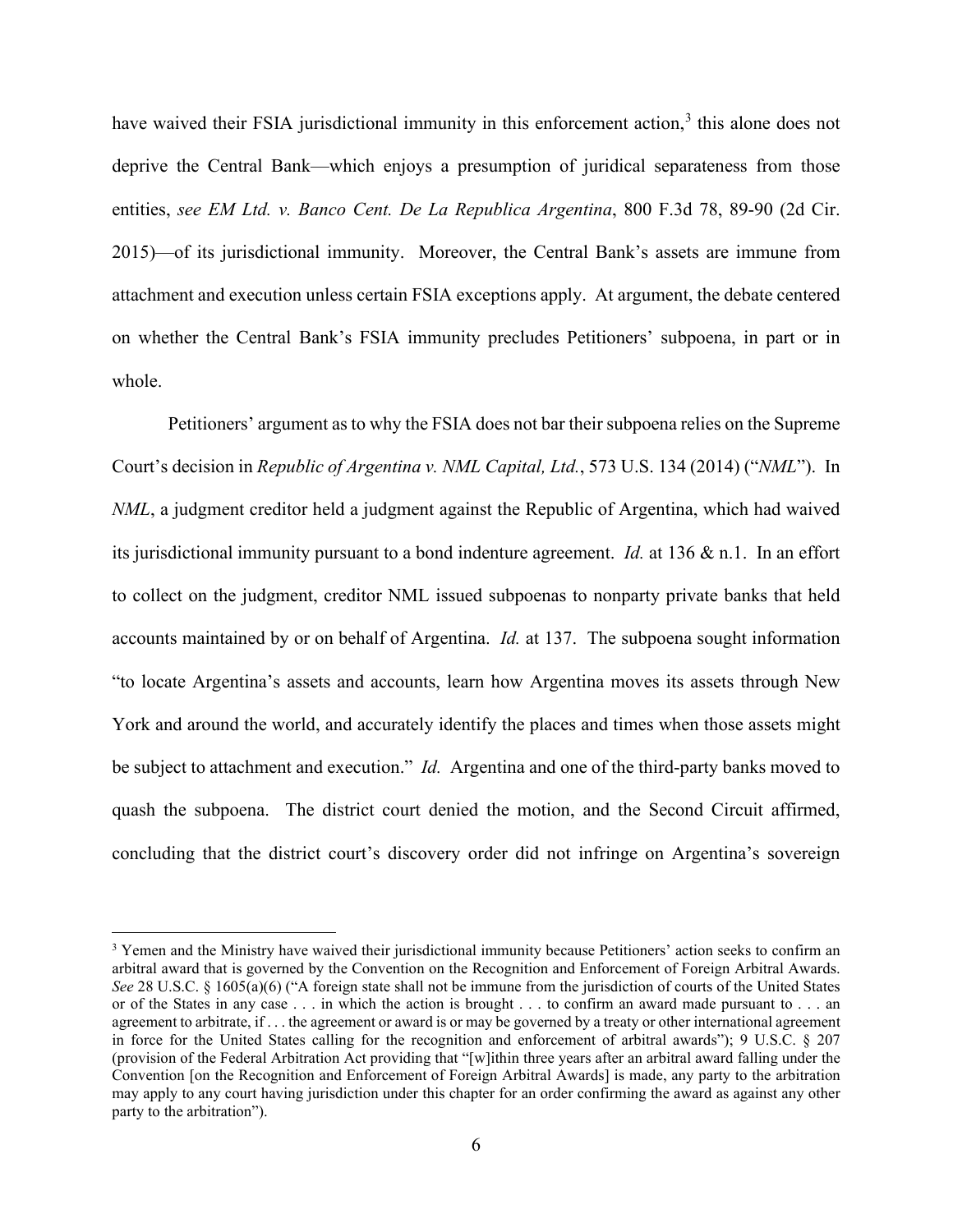immunity. The Circuit first emphasized the importance of "distinguish[ing] discovery requests made before a court conclusively has jurisdiction over a foreign sovereign from those made after such jurisdiction has been ascertained." *EM Ltd. v. Republic of Argentina*, 695 F.3d 201, 209-10 (2d Cir. 2012) ("2012 *EM Limited*"). With that distinction in mind, the 2012 *EM Limited* court held that the discovery order was permissible for two reasons. First, because creditor NML was seeking "discovery from a defendant over which the district court indisputably had jurisdiction," prior precedents warning that "courts must be circumspect in allowing discovery before the plaintiff has established that the court has jurisdiction over a foreign sovereign defendant under the FSIA . . . [were] inapplicable." *Id.* at 210. Second, discovery would not infringe on Argentina's sovereign immunity because "the subpoenas at issue were directed at . . . commercial banks that have no claim to sovereign immunity, or to any other sort of privilege," meaning that their "compliance with [the] subpoenas will cause Argentina no burden and no expense." *Id.* "To the extent Argentina expresses concerns that the subpoenas will reveal sensitive information," the court explained, "it is asserting a claim of privilege," an issue on which the FSIA is silent. *Id.*

The Supreme Court affirmed. The Court began by recognizing that both the federal and New York state "rules governing discovery in postjudgment execution proceedings are quite permissive." 573 U.S. at 138. The operative question was thus whether principles of foreign sovereign immunity posed any limit on those permissive rules. The Court observed that "[f]oreign sovereign immunity is, and always has been, a matter of grace and comity . . . and not a restriction imposed by the Constitution." *Id.* at 140. The FSIA, enacted in 1976, codified the United States' new "restrictive" approach toward sovereign immunity under which "immunity shields only a foreign sovereign's public, noncommercial acts." *Id.* The Court further noted that the Act was designed to "comprehensively regulate" the immunity of foreign sovereigns—meaning that "any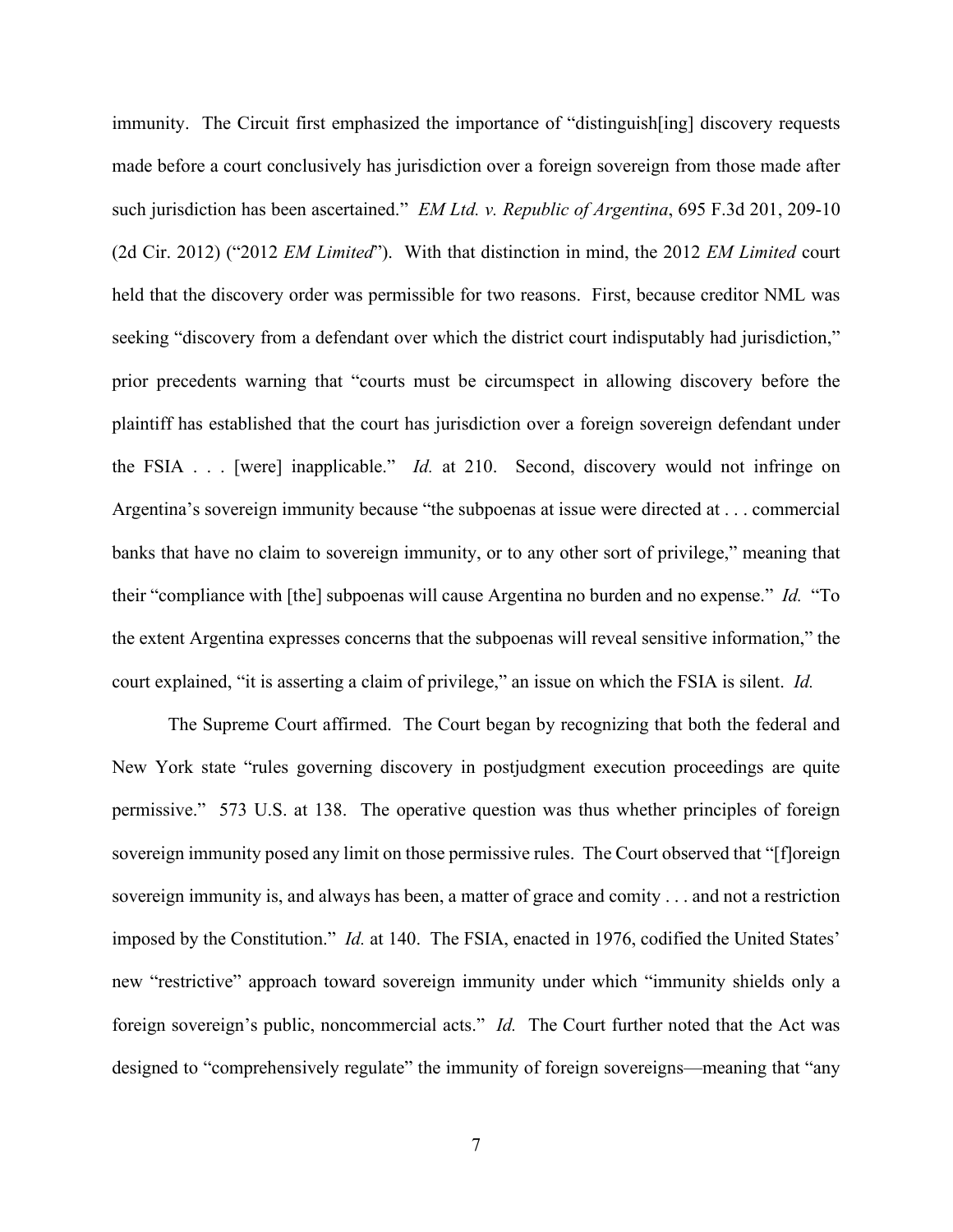sort of immunity defense made by a foreign sovereign in an American court must stand on the Act's text." *Id.* at 141-42.

Turning next to the FSIA's text, the Court held that while the statute clearly confers both jurisdictional immunity pursuant to § 1604 and immunity from attachment and execution pursuant to § 1609, "[t]here is no third provision [of the FSIA] forbidding or limiting discovery in aid of execution of a foreign-sovereign judgment debtor's assets." *Id.* at 142. The Court declined Argentina's invitation to "draw meaning from this silence," and instead concluded that the FSIA poses no bar to post-judgment discovery on the assets of a foreign sovereign. *Id.* at 143. In so concluding, the Court explicitly rejected Argentina's argument that "if a judgment creditor could not ultimately execute a judgment against certain property [of Argentina's that enjoyed presumptive execution immunity], then it has no business pursuing discovery of information pertaining to that property." *NML*, 573 U.S. at 144. To the contrary, the Court observed, the very "reason for the[] subpoenas is that NML *does not yet know* what property Argentina has and where it is, let alone whether it is executable under the relevant jurisdiction's law." *Id.* In short, the FSIA did not limit the post-judgment discovery that could be taken by NML, irrespective of the likelihood that discovered assets could be attached and executed on.<sup>[4](#page-7-0)</sup>

Petitioners would have the Court rely on the language in *NML* to conclude that, because the Central Bank is neither being haled into court despite its jurisdictional immunity nor having its assets attached or executed on despite its attachment and execution immunity, the FSIA offers no shield to the requested subpoena. The Fed has urged the Court to more narrowly construe *NML*

<span id="page-7-0"></span><sup>4</sup> The Court did not address whether Federal Rule of Civil Procedure 69 might supply independent limitations on the post-judgment discovery to which NML was entitled. *See* 573 U.S. at 140 ("[T]his is not a case about the breadth of Rule  $69(a)(2)$ ."). It did note, however, that "information that could not possibly lead to executable assets is simply not relevant to execution in the first place" under Federal Rule of Civil Procedure 26. *Id.* at 144. Whether either of these rules mandates a limitation on Petitioners' subpoena is discussed in Part II, *infra*.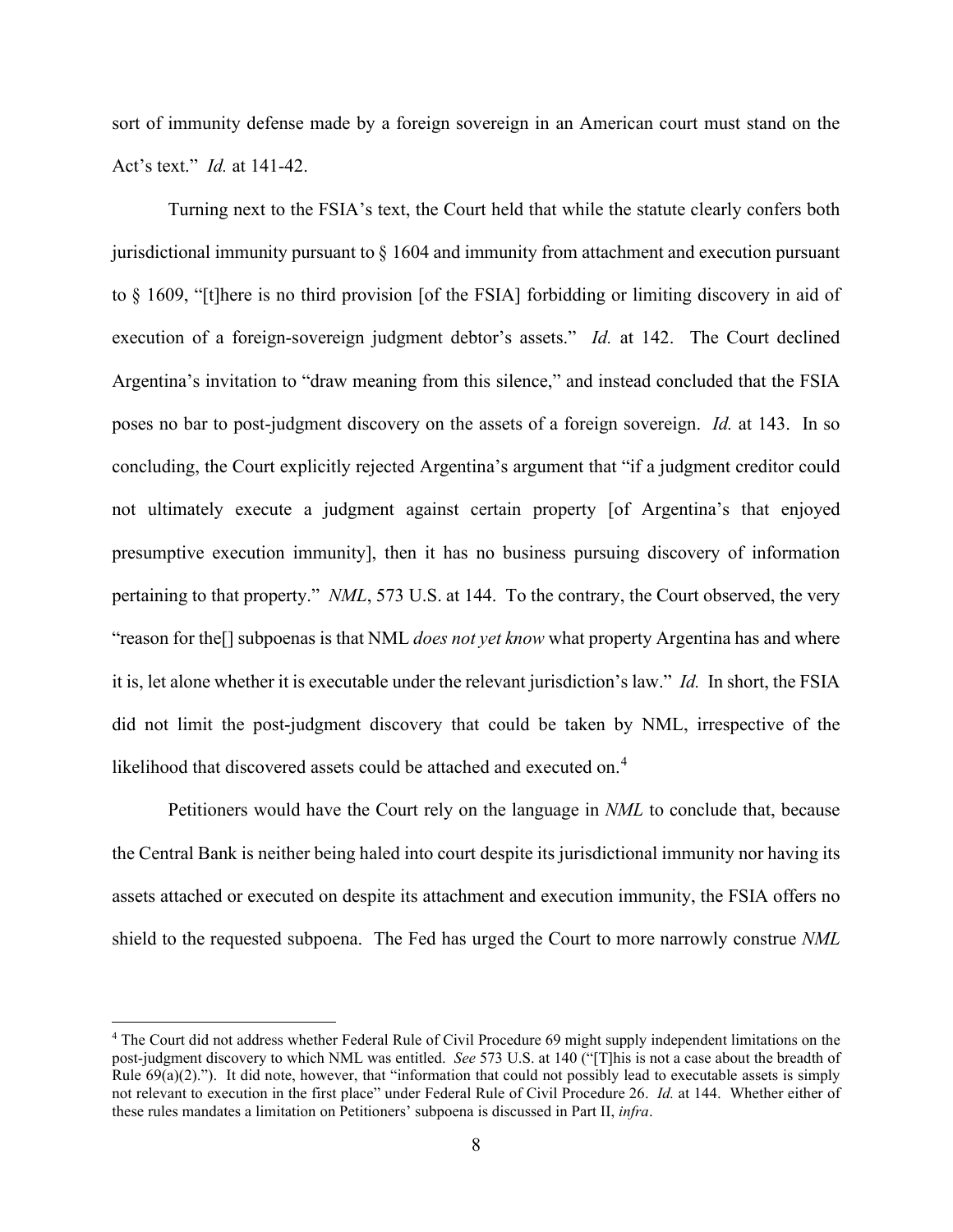as applying only to situations where—unlike here—the foreign sovereign whose assets will be discovered is already properly before the Court under an exception to the FSIA. Because the Central Bank's immunity is intact, the Fed argues, the subpoena, particularly its restraining notice, is improper even if the Central Bank is not compelled to appear in or defend this action and even if its assets are not yet subject to attempted attachment or execution.

The Fed's proposed distinction, however, cannot easily be reconciled with *NML*. That is, in light of the Supreme Court's conclusion that the FSIA offers no immunity from discovery, the Court is not persuaded that otherwise proper discovery becomes improper simply because the sovereign about whom that discovery is being sought is not subject to either or both of the immunities that the statute does grant. Examining the FSIA's two distinct immunities only further reinforces the Court's conclusion that *NML* squarely controls here.

First, the information subpoena does not infringe on the Central Bank's jurisdictional immunity because the subpoena does not subject it to liability in this action. Although *NML* does not conclusively answer this question because there was jurisdiction over the sovereign whose assets were being discovered, it would be a highly strained reading of the Court's opinion—which appeared to turn on the plain text of the FSIA, rather than on the case's specific factual circumstances—to infer from it an unspoken carveout for situations where post-judgment discovery implicates the assets of an immune nonparty entity. Indeed, it is difficult to see how Petitioners' subpoena would infringe on the Central Bank's jurisdictional immunity when the Central Bank would have no obligation to appear in court or take any action in response to the subpoena, and when it is not otherwise threatened with liability. *See Esso Exploration & Production Nigeria Ltd. v. Nigerian National Petroleum Corp.*, No. 14-CV-8445 (WHP), 2017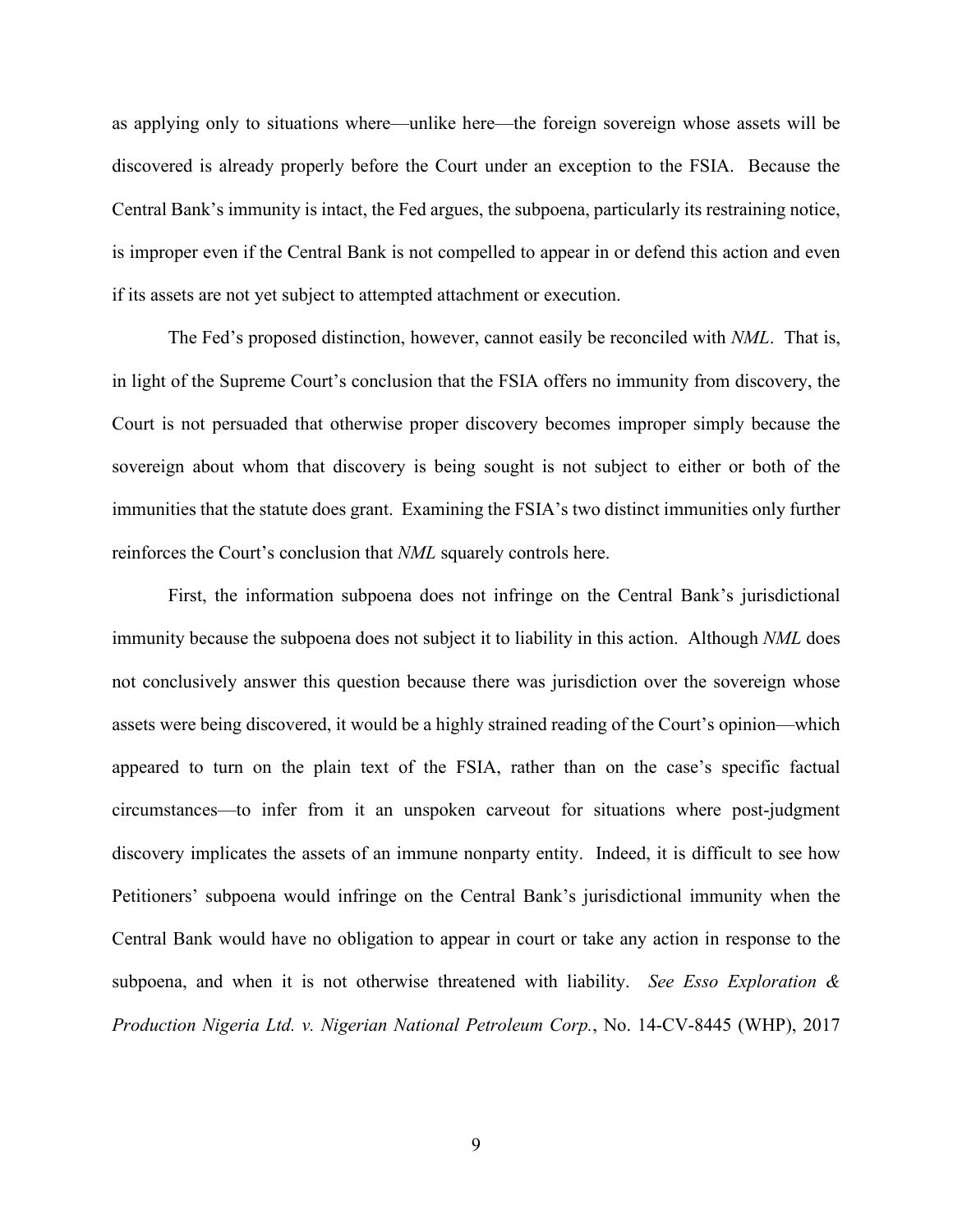WL 3491975, at \*2 (S.D.N.Y. Aug. 15, 2017) (rejecting the argument that the FSIA applied to a nonparty sovereign central bank when it did "not face any liability in this proceeding").

Second, the fact that the Central Bank's assets may be immune from attachment and execution under the FSIA does not mean that the FSIA precludes discovery about those assets. Indeed, in explicitly rejecting Argentina's argument that the statute requires post-judgment discovery to be limited to assets that are known to be attachable, the *NML* Court explained that the very "reason for the[] subpoenas is that NML *does not yet know* what property Argentina has and where it is, let alone whether it is executable under the relevant jurisdiction's law." 573 U.S. at 144. Courts have subsequently relied on *NML* in holding that the FSIA does not preclude postjudgment discovery of a foreign sovereign's assets notwithstanding the possibility that those assets will be immune from attachment and execution. *See, e.g.*, *Aurelius Cap. Master, Ltd. v. Republic of Argentina*, 589 F. App'x 16, 17 (2d Cir. 2014) (explaining that the proposition that "the FSIA prohibits discovery of sovereign property that is potentially immune from attachment . . . has already been rejected by the Supreme Court"); *Owens v. Republic of Sudan*, No. 01-CV-2244 (JDB), 2020 WL 4039302, at \*4 (D.D.C. July 17, 2020) ("[W]hether an asset is subject to execution does not determine whether information about that asset is discoverable."); *Amduso v. Republic of Sudan*, 288 F. Supp. 3d 90, 96 n.4 (D.D.C. 2017) ("[P]laintiffs can seek discovery wider than the scope of what is ultimately attachable."). Such broad discovery is permissible even when it "reach[es] entities" that are "not liable for" a sovereign's debts, such as nonparty banks, because "an entity that is closely tied to (but legally distinct from)" that sovereign "may possess information about [its] assets, *even if it does not own or hold those assets itself*." *Aurelius*, 589 F. App'x at 18 (emphasis added). The Court sees little difference, so far as the FSIA is concerned, between the subpoenas permitted in *Aurelius* and the subpoena here. Both seek discovery from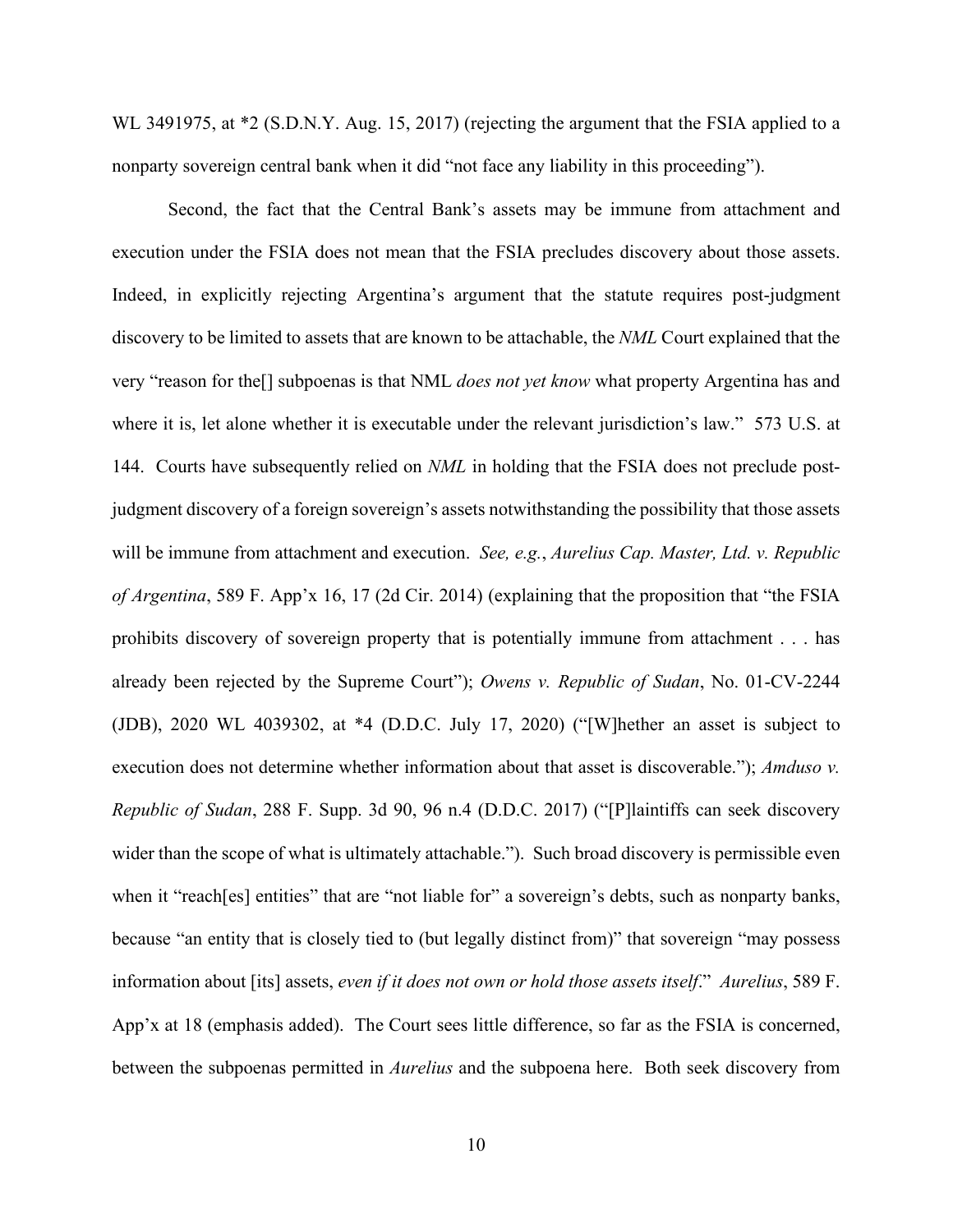nonparties about a judgment debtor's assets: the instant subpoena simply acknowledges that information about those assets may be gleaned by discovering information about the Central Bank's accounts.<sup>[5](#page-10-0)</sup>

To be sure, the Second Circuit has previously instructed that "[i]n the FSIA context, discovery should be ordered circumspectly and only to verify allegations of specific facts crucial to an immunity determination." *EM Ltd. v. Republic of Argentina*, 473 F.3d 463, 486 (2d Cir. 2007) ("2007 *EM Limited*"). Relying on that principle, the Circuit in 2007 quashed a postjudgment subpoena issued under similar, but not identical, circumstances to those present here. A creditor that held a judgment against the Republic of Argentina issued a subpoena to the Fed, which sought to restrain funds held at the Fed in an account of a nonparty sovereign—Argentina's central bank. *See id.* at 469. The subpoena also "sought discovery on five issues relating to the validity of the Amended Restraining Notices." *Id.* The Circuit first held that the central bank's assets at the Fed were immune from attachment under the FSIA and could not be used by the judgment creditor to satisfy its judgment against Argentina. *See id.* at 472-86. Then, echoing a Fifth Circuit case that stated that "FSIA immunity is immunity not only from liability, but also from the costs, in time and expense, and other disruptions attendant to litigation," the Circuit held that the judgment creditor was "not entitled to any . . . discovery" regarding the central bank's funds at the Fed because the record clearly indicated that those funds "were never an attachable asset," meaning that the creditor had "failed to show a reasonable basis for assuming jurisdiction over" the bank. *Id.* at 486 (first quotation quoting *Kelly v. Syria Shell Petroleum Dev. B.V.*, 213 F.3d 841, 849 (5th Cir. 2000)).

<span id="page-10-0"></span><sup>&</sup>lt;sup>5</sup> To the extent the Fed argues that the immunity of the Central Bank's assets from attachments means that the discovery sought has no possibility of aiding Petitioners in executing their judgment, that theory is addressed in Part II, *infra*.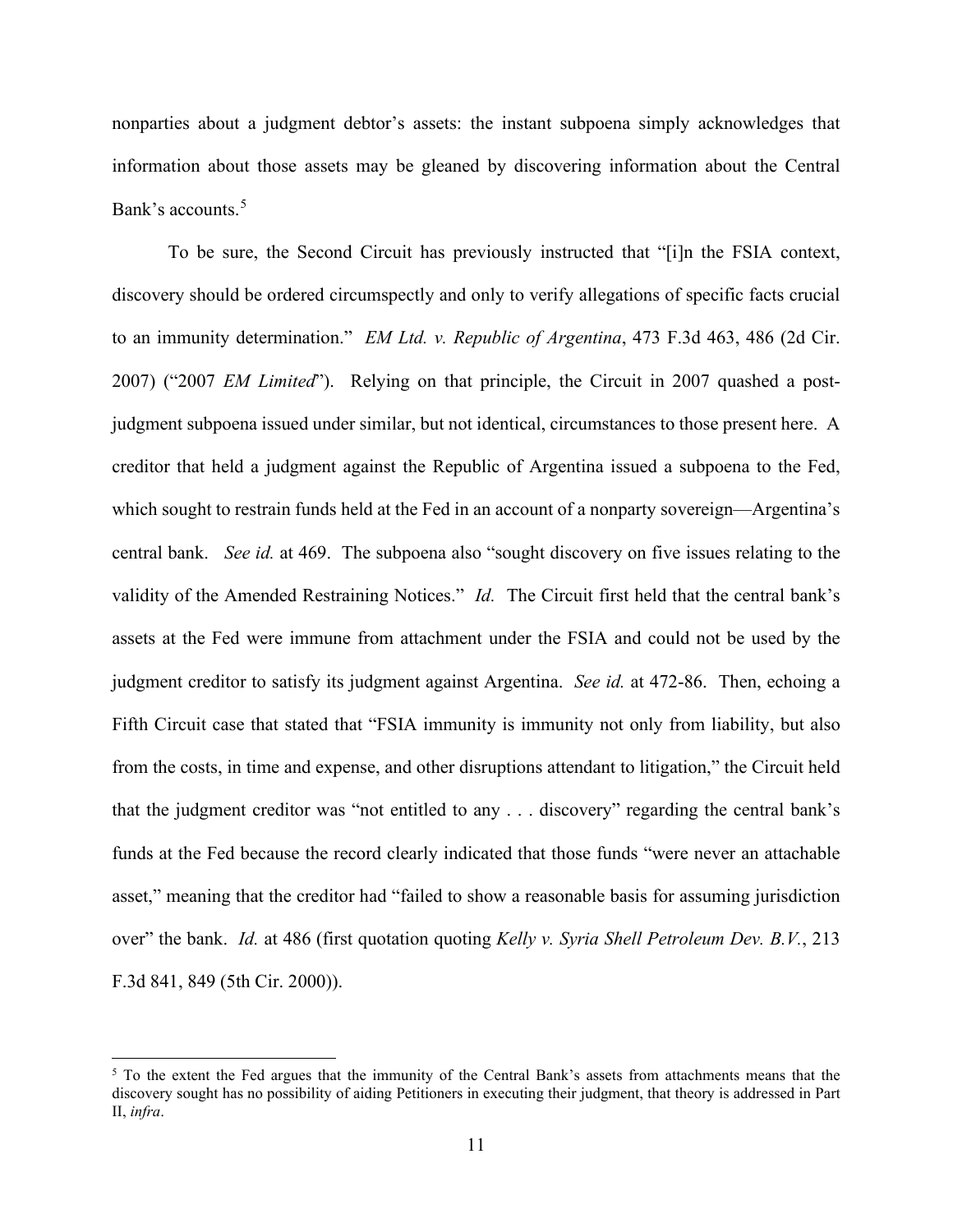In this Court's view, though, the 2007 *EM Limited* case does not compel quashing the instant subpoena. Although the subpoena there was, as here, issued in the post-judgment posture, the subpoena's discovery requests appeared to be geared toward determining whether an FSIA exception applied such that the nonparty sovereign's assets could be attached and ultimately executed on. *Id.* (characterizing the discovery at issue as "discovery to substantiate exceptions to statutory foreign sovereign immunity"). Here, though, Petitioners' subpoena resembles more traditional Rule 69 discovery: it is geared toward locating the assets of Judgment Debtors, over whom there is indisputably jurisdiction. Because Petitioners seek discovery not to substantiate "allegations of specific facts crucial to an immunity determination," but simply to locate Judgment Debtors' assets, the rule that discovery be ordered only "circumspectly" would seem not to apply here. To put it another way, because it has already been established that there is jurisdiction over the party sovereigns—Judgment Debtors—this case appears to implicate what the Second Circuit has previously described as a more permissive form of discovery. *See* 2012 *EM Ltd.*, 695 F.3d at 209-10 (distinguishing "discovery requests made before a court conclusively has jurisdiction over a foreign sovereign from those made after such jurisdiction has been ascertained" and allowing post-judgment discovery).

The Court, moreover, has doubts as to whether this aspect of the 2007 *EM Limited* case's analysis controls, at least in this particular post-judgment discovery context, following *NML*. In the same breath that the Circuit stated that "FSIA immunity is immunity not only from liability, but also from the costs, in time and expense, and other disruptions attendant to litigation," it concluded that there was "no indication on this record that the District Court improperly calibrated the delicate balancing between permitting discovery . . . and protecting a sovereign's or sovereign agency's legitimate claim to immunity from discovery." 473 F.3d at 469. But, of course,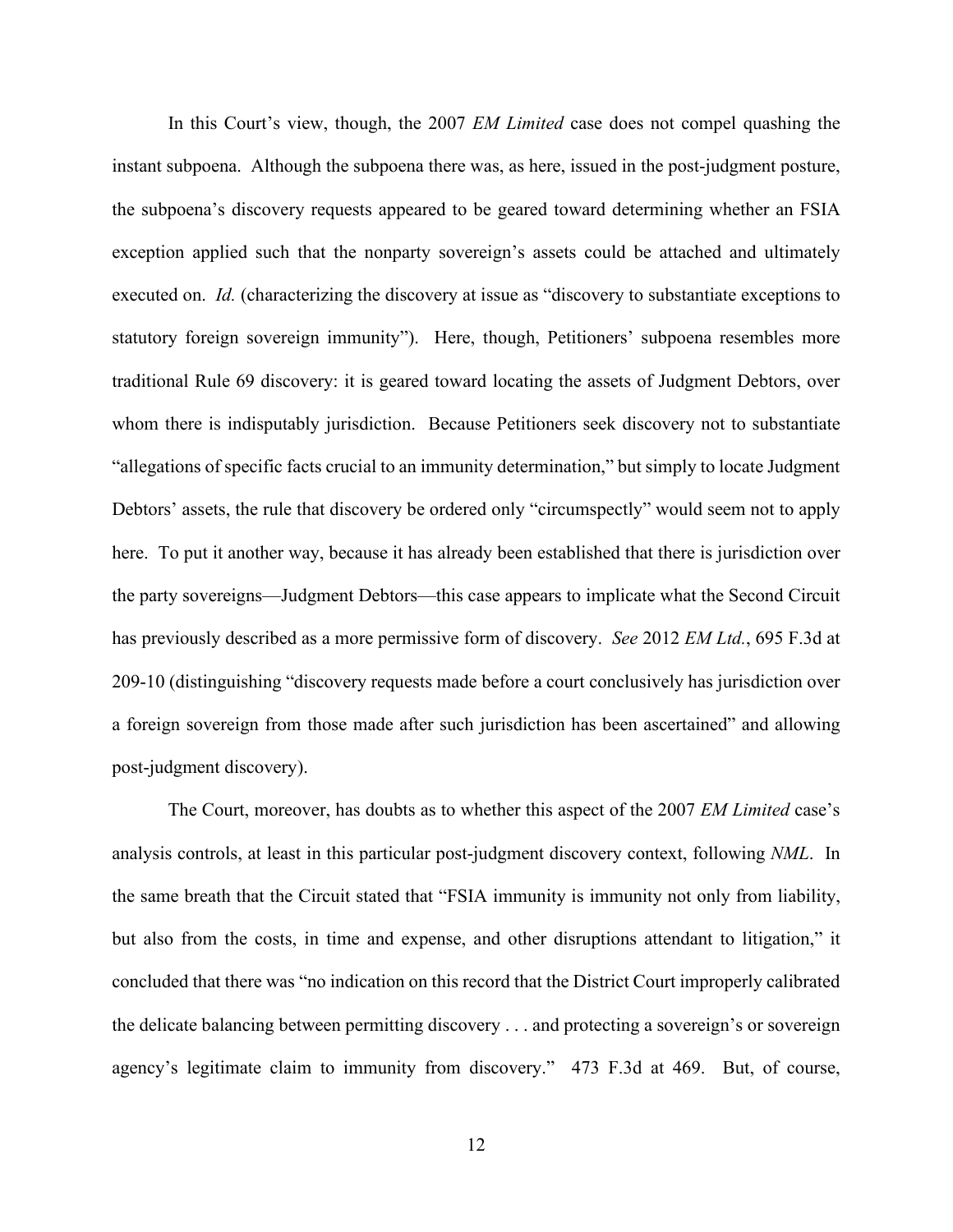according to *NML*, there is no such thing as a sovereign's "immunity from discovery."<sup>[6](#page-12-0)</sup> And even if the broad reading of the FSIA in which it provides immunity "from the costs, in time and expense, and other disruptions attendant to litigation" still governs after *NML*, the very Second Circuit decision that *NML* affirmed rejected the proposition that such disruptions were imposed by the type of third-party subpoena compliance requested here. *See* 2012 *EM Ltd.*, 695 F.3d at 210 (explaining that third-party compliance with subpoenas that were "directed at . . . commercial banks that have no claim to sovereign immunity, or to any other sort of privilege" would "cause Argentina no burden and no expense"). So too here: the Fed has not pointed to any burden or expense that the Central Bank will suffer as a result of its compliance with the subpoena.

Given that Petitioners' subpoena implicates neither the Central Bank's liability nor the security of its own assets, this case closely mirrors a post-*NML* decision from this District that allowed discovery of a nonparty sovereign's assets. In *Esso Exploration & Production Nigeria Ltd. v. Nigerian National Petroleum Corp.*, No. 14-CV-8445 (WHP), 2017 WL 3491975 (S.D.N.Y. Aug. 15, 2017), a plaintiff was "conducting jurisdictional discovery to ascertain whether" there was "a basis to assert personal jurisdiction over Nigerian National Petroleum Corporation." *Id.* at \*1. As part of that effort, it subpoenaed nonparty banks for information on accounts held by that corporation—including accounts held by nonparty the Central Bank of

<span id="page-12-0"></span><sup>6</sup> For similar reasons, this case is distinguishable from *Preble-Rish Haiti, S.A. v. Republic of Haiti*, 558 F. Supp. 3d 155 (S.D.N.Y. 2021), *reconsideration denied*, 2021 WL 4555762, *appeal filed*, No. 21-2469. There, a judgment creditor sought and received attachment of assets in aid of an arbitration against Haiti and one of its agencies. The attached assets were held in a Citibank account in the name of Haiti's central bank. *Id.* at 157. The central bank then moved to intervene, vacate the attachment, and quash a discovery subpoena the judgment creditor had served on Citibank. The court granted the requests, concluding that "Preble-Rish has failed to rebut the presumption that the Citibank account in the name of [the central bank] is immune from attachment" under the FSIA and that the subpoena should be quashed because Preble-Rish had "failed to show a reasonable basis for assuming jurisdiction over" the central bank. *Id.* at 160-61 (citing 2007 *EM Ltd.*, 473 F.3d at 486). In *Preble-Rish*—unlike here—the subject discovery was sought before judgment and for the apparent purpose of determining whether an exception to the FSIA existed that would permit attachment of the central bank's assets. And *Preble-Rish*, like *EM Limited*, relied on the presumptively now-inapplicable principle that "FSIA immunity is immunity not only from liability, but also from the costs, in time and expense, and other disruptions attendant to litigation." *Id.* at 161.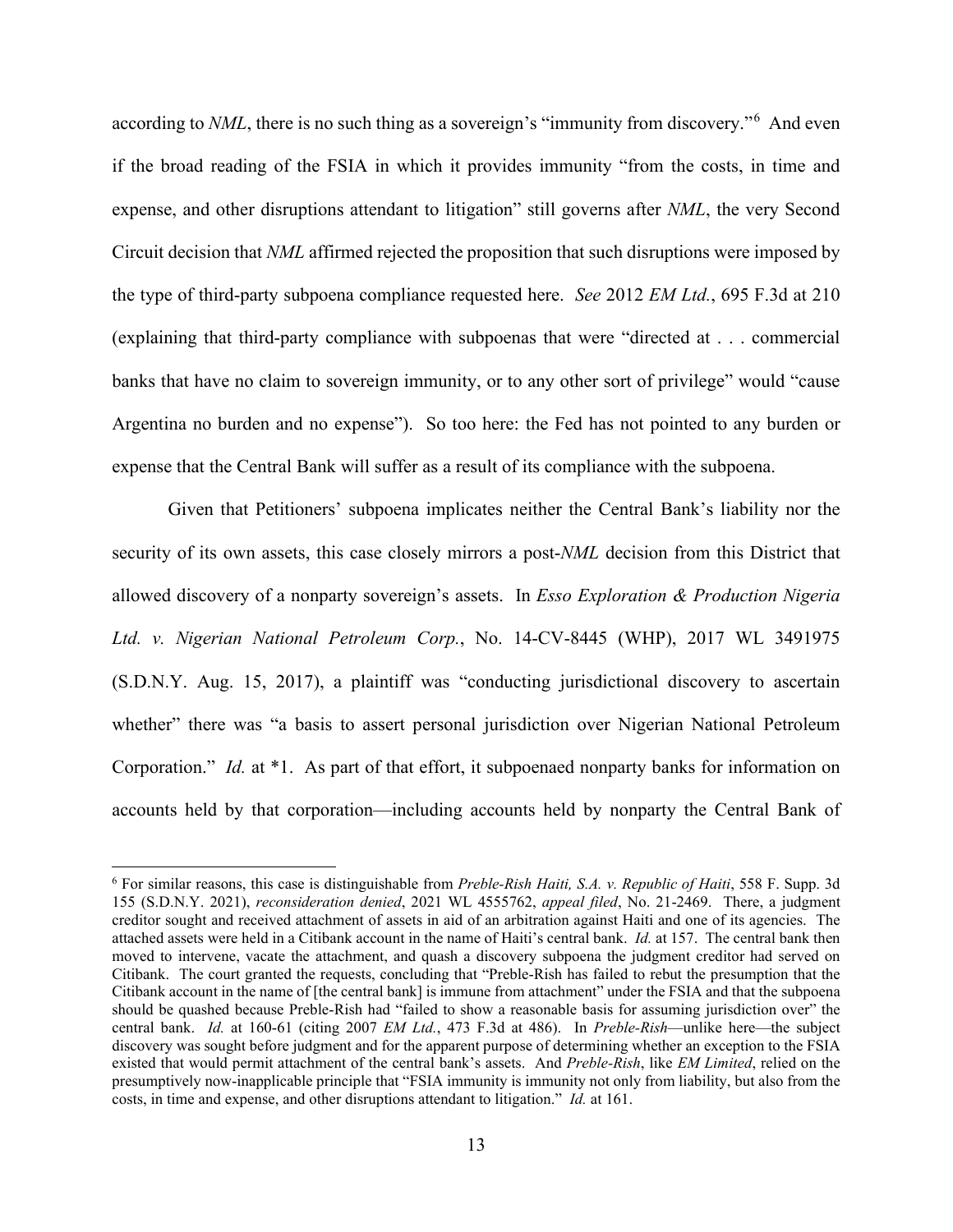Nigeria, on the theory that the defendant controlled or benefited from those accounts. *Id.* The central bank invoked the FSIA to oppose the subpoenas, arguing that the statute "confers immunity not only from liability, but also from the costs, in time and expense, and other disruptions attendant to discovery." *Id.* at \*2. The court rejected this argument, reasoning that, "as a non-party, [the central bank] does not face any liability in this proceeding." *Id.* It also observed that the plaintiff did not "seek to attach any of [the central bank's] assets," but "merely [sought] information on [the central bank's] accounts," and that the subpoenas were directed to private entities. *Id.* Accordingly, the court held, the "FSIA's immunities do not apply at this juncture to [the central bank]." *Id.* (citing *NML*, 573 U.S. 134).

*Esso*'s narrower reading of the scope of the FSIA is persuasive in the absence of controlling precedent that reconciles the apparent tension between *NML* and prior Second Circuit cases. The Circuit may well decide in the future that *NML*'s treatment of post-judgment discovery does not apply when jurisdiction has not been established over the particular sovereign whose assets are being discovered, and that the narrower approach described in the 2007 *EM Limited* case instead controls in those situations. But without any such decision, the Court is guided by *NML*'s plain language that appears to authorize the discovery sought here.

Finally, in challenging the subpoena, the Fed raises important policy concerns, arguing that authorizing the subpoena here will disincentivize foreign sovereigns from depositing their funds at the Fed and that exposing such funds to attachment and execution will cause "significant foreign relations problems." Opp. MOL at 20. Although this statement is addressed to the subpoena's now-withdrawn restraining notice, rather than to its discovery requests, the Court finds the Fed's argument compelling even with respect to discovery orders that reveal information about nonparty foreign sovereigns' assets. But when *NML* confronted the similar question of whether the FSIA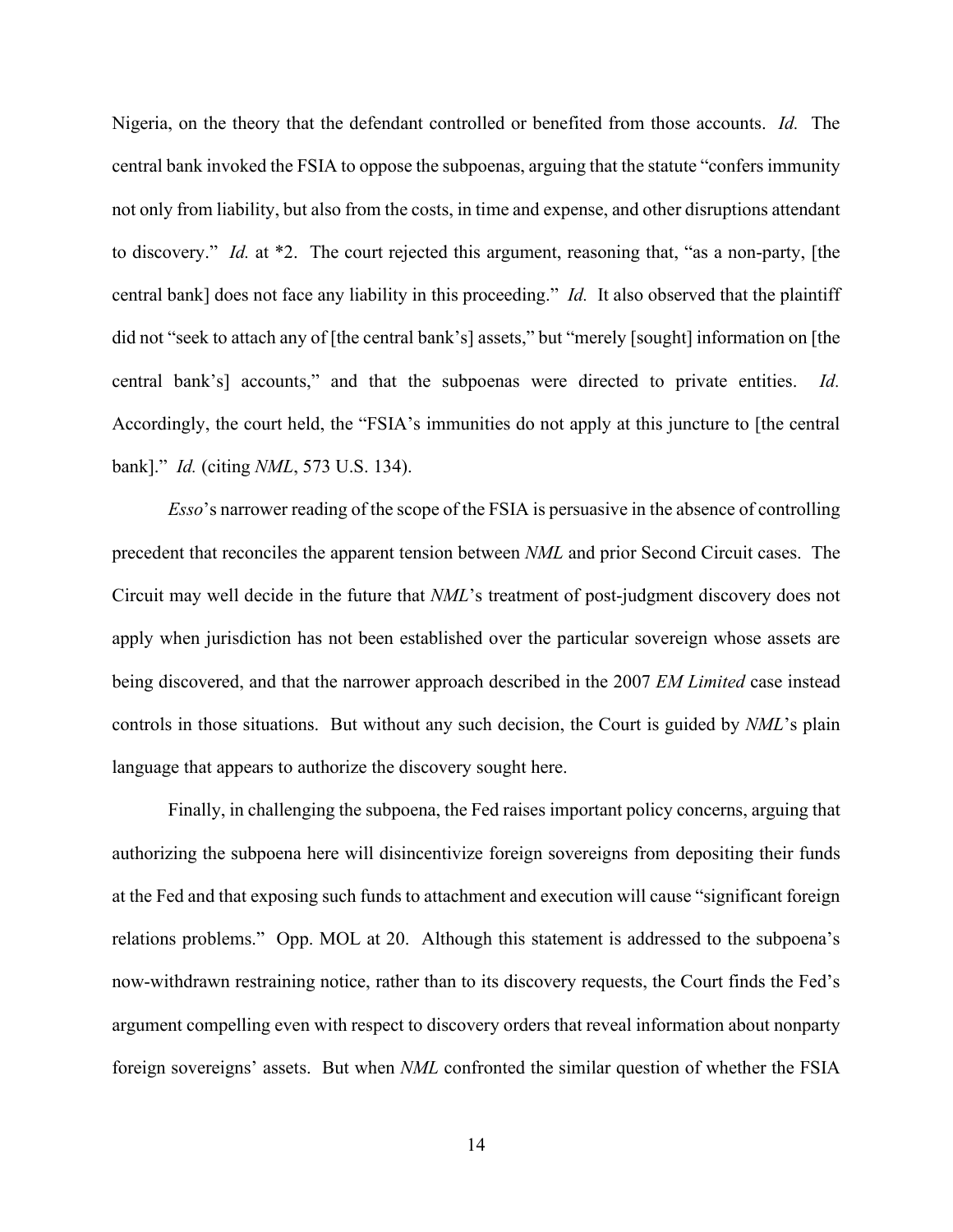truly does not "protect foreign states from postjudgment discovery clearinghouses," it concluded that this was an issue for Congress, not for the courts. 573 U.S. at 145. The same is true here. The Court also notes that "[t]o the extent [the Fed] expresses concern that the subpoenas will reveal sensitive information, it is asserting a claim of privilege and not a claim of immunity." 2012 *EM Ltd.*, 695 F.3d at 210. Those concerns can be addressed through a robust protective order that would limit access to any responsive discovery. *See, e.g.*, *Esso*, 2017 WL 3491975, at \*4 (describing a protective order providing that a sovereign "central bank's bank account information be designated for 'attorneys['] eyes only"").<sup>[7](#page-14-0)</sup>

Accordingly, the Court concludes that the FSIA does not preclude Petitioners' subpoena to the extent it seeks discovery of the Central Bank's assets. Given Petitioners' withdrawal of the subpoena's restraining notice, the Court need not consider whether the FSIA would prohibit that restraining notice. If Petitioners later seek to attach or execute on the Central Bank's assets at the Fed, the Fed may renew its FSIA-based arguments against such attachment or execution at that time.

## **II. The Subpoena Is Overbroad**

The Fed also argues that the discovery sought by Petitioners' subpoena is barred under Federal Rule of Civil Procedure 69 and New York state law principles, because information about the Central Bank's assets will not aid Petitioners in the execution of their judgment. The Court agrees in part and disagrees in part: it finds that, while some information about the Central Bank's accounts is likely relevant to locating Judgment Debtors' assets, the current subpoena is overbroad because it is not tailored to discovering only the third-party asset information that is relevant to achieving that goal.

<span id="page-14-0"></span><sup>&</sup>lt;sup>7</sup> The Fed may, of course, raise any privilege arguments it finds appropriate to assert in the future.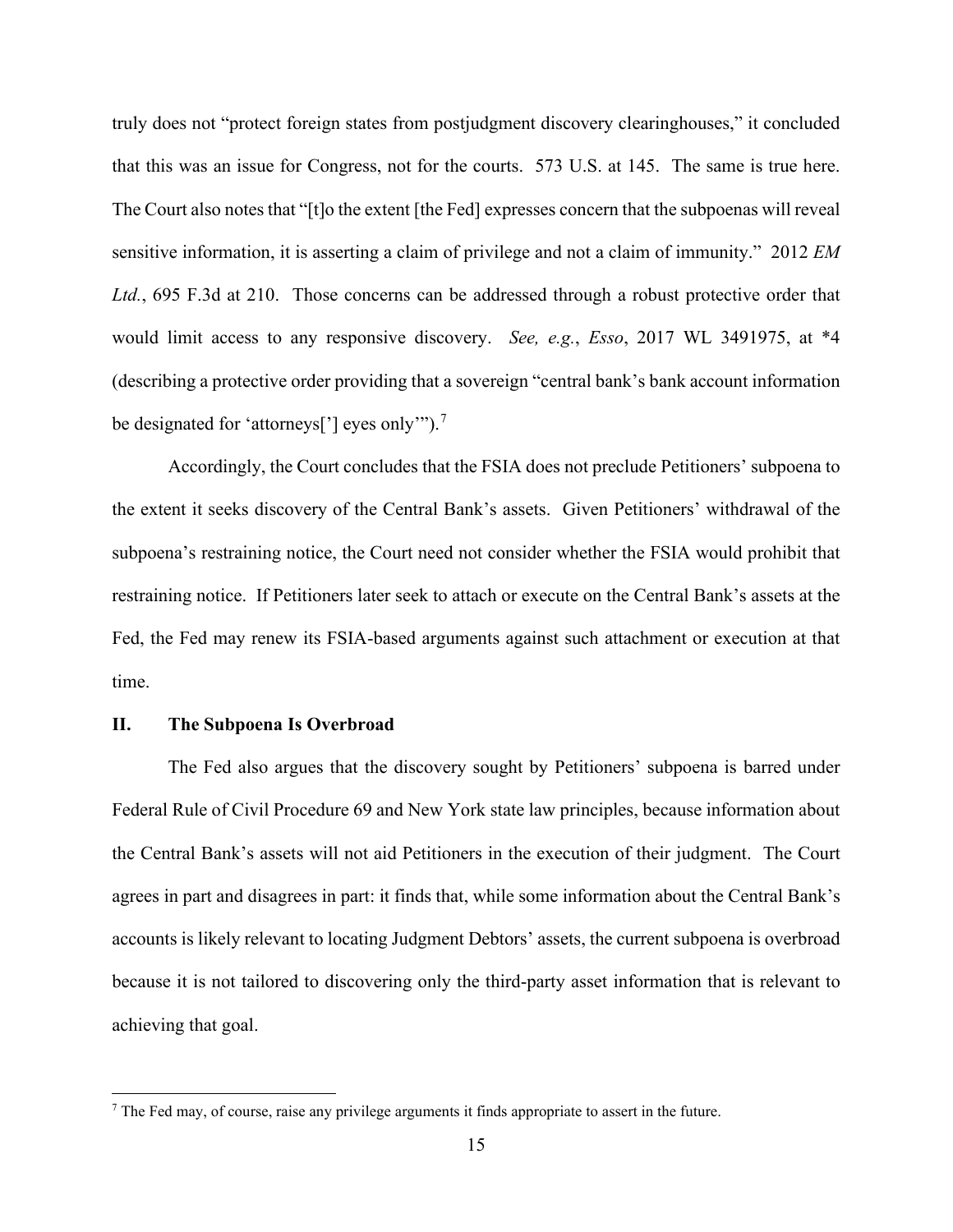Rule 69 provides that a judgment creditor, "[i]n aid of the judgment or execution . . . may obtain discovery from any person—including the judgment debtor—as provided in [the Federal Rules] or by the procedure of the state where the court is located." Under New York law, in turn, judgment creditors may discover "all matter relevant to the satisfaction of [a] judgment." N.Y. Civ. Prac. L. § 5223. The Supreme Court has described these standards as "quite permissive." *NML*, 573 U.S. at 138. Even in cases where the assets of foreign sovereigns are implicated, courts have regularly concluded that "the presumption should be in favor of full discovery of any matters arguably related to the creditor's efforts to trace the debtor's assets." *Owens*, 2020 WL 4039302, at \*5 (quoting *Credit Lyonnais, S.A. v. SGC Int'l, Inc.*, 160 F.3d 428, 431 (8th Cir. 1998)) (allowing discovery of judgment debtor Sudan's bank accounts, including accounts held by its agencies and instrumentalities). Those related matters may "include . . . information relevant to the existence *or transfer* of" the judgment debtor's assets," as well as the "location" and "source" of those assets. *Id.* (emphasis added).

The Fed argues that, because Petitioners could not permissibly attach or execute on the Central Bank's assets, any discovery about those assets is necessarily irrelevant to executing the judgment. But Petitioners have asserted that their ultimate goal is not to attach the Central Bank's assets at the Fed, but rather, to locate potentially attachable assets belonging to Judgment Debtors, wherever they may be found, and that discovering the Central Bank's assets will aid in this goal. Again, the law is clear that a judgment creditor need not prove that post-judgment discovery will lead to attachable or executable assets in order to obtain that discovery. *See NML*, 573 U.S. at 144; *Aurelius*, 589 F. App'x at 17; *Owens*, 2020 WL 4039302, at \*4; *Amduso*, 288 F. Supp. 3d at 96 n.4.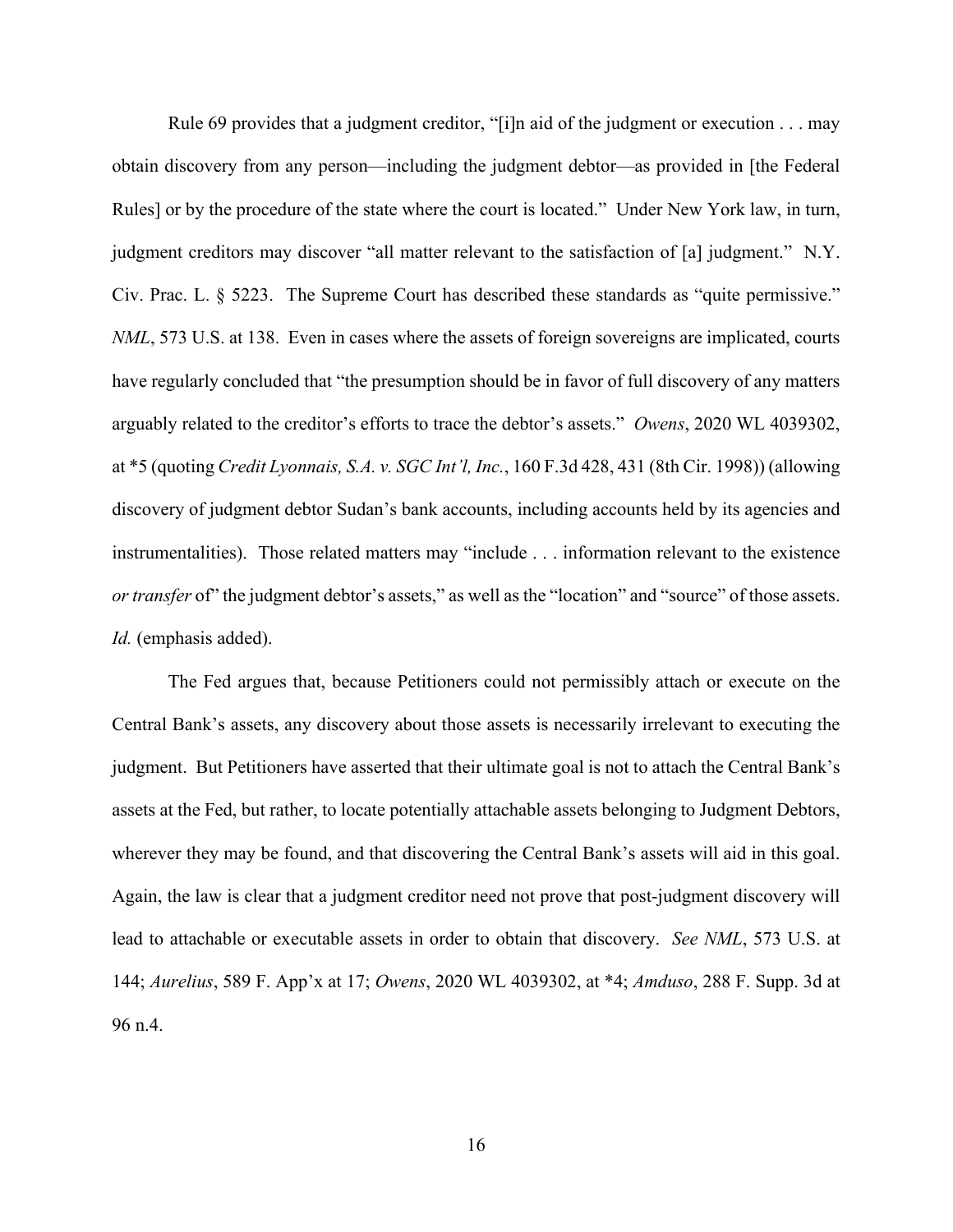Of course, this is not to say that post-judgment discovery is completely untethered from the concepts of attachability or executability; to the contrary, "information that could not possibly lead to executable assets is simply not relevant to execution in the first place" under Rule 26. *NML*, 573 U.S. at 144; 2012 *EM Ltd*., 695 F.3d at 207 ("The scope of discovery under Rule 69(a)(2) is constrained principally in that it must be calculated to assist in collecting on a judgment."). Capitalizing on this limitation, the Fed contends that because information about the Central Bank's accounts would not reveal whether or how the Central Bank sent funds from its own accounts to those of Judgment Debtors, the discovery sought will not produce any information that could possibly lead to attachable or executable assets that would satisfy the judgment. *See* Opp. MOL at 17 (asserting that "the Central Bank's New York Fed account records would not reflect how the Central Bank paid the Ministry or any other beneficiary"). At oral argument, the Fed maintained its position that its records would not reflect any fund transfers from the Central Bank to beneficiary entities, including either Judgment Debtor.

Petitioners have, however, provided evidence suggesting that the Central Bank's account records do have information relevant to the existence and location of at least one Judgment Debtor's assets. Namely, they have submitted documents showing that the Ministry has previously routed its assets through the Central Bank's accounts with the Fed in the process of sending those assets to the Ministry's own accounts at other banks. *See* Starner Dec. Ex. C at 7-23 (payment instructions directing the deposit of funds owed to the Ministry into the Central Bank's account with the Fed and directing the further credit of those funds into the Ministry's accounts at a separate bank). These documents appear to depict both the amount of the assets transferred to the Ministry's accounts and information about the Ministry accounts to which they were ultimately sent or intended to be sent. *See id.* This evidence indicates that the Fed's records of the Central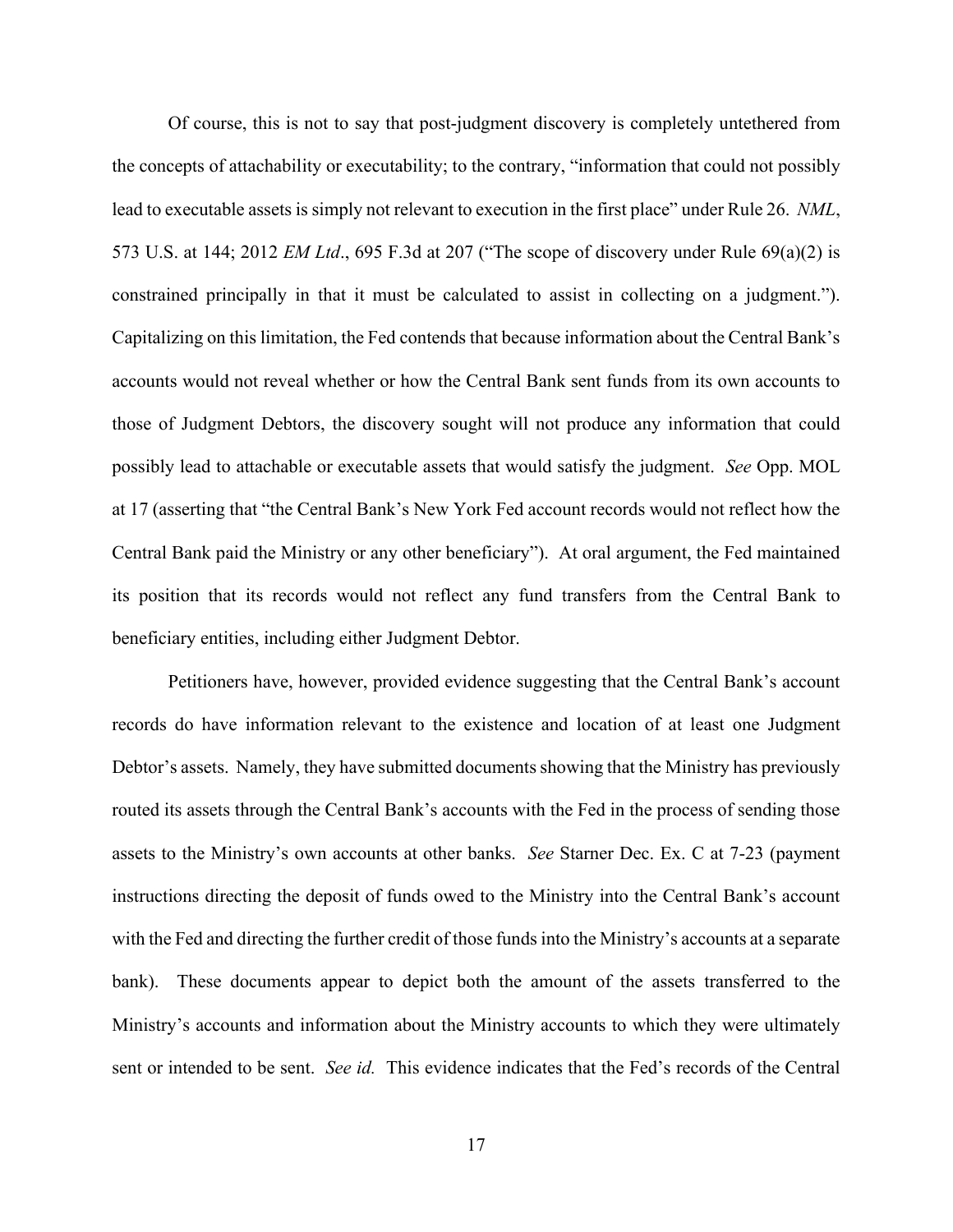Bank's accounts likely contain "information relevant to the existence or transfer of [Judgment Debtors'] assets" that will aid Petitioners' efforts to "trace" those assets to their current location, where they may or may not be subject to attachment and execution. *Owens*, 2020 WL 4039302, at \*5. [8](#page-17-0)

The Fed next relies on the principle that "non-parties cannot be required to disclose their own assets." *Koon Chun Hing Kee Soy & Sauce Factory, LTD. v. Star Mark Mgmt., Inc.*, No. 04- CV-2293, 2010 WL 3780275, at \*1 (E.D.N.Y. Sept. 22, 2010). But the cases that invoke this rule also make clear that a judgment creditor "is entitled to examine third parties to determine if a judgment debtor has concealed or transferred assets applicable to satisfying its judgment" and that, accordingly, discovery of nonparty assets that is "relevant to locating defendants' assets" is permissible. *Id.* at \*1, \*3; *see also GMA Accessories, Inc. v. Elec. Wonderland, Inc.*, No. 07-CV-3219 (PKC) (DF), 2012 WL 1933558, at \*4 (S.D.N.Y. May 22, 2012) ("[P]ost-judgment discovery against a non-party should be limited to a search for the judgment debtor's hidden assets."). In other words, discovery of a nonparty's own assets is overbroad only "[a]bsent any evidence of transfers of assets to these non-parties." *Star Mark Mgmt.*, 2010 WL 3780275, at \*3. Because Petitioners have offered evidence supporting the inference that Judgment Debtors have in the past transferred or directed the deposit of certain of their assets to the accounts of the Central Bank either temporarily or permanently—the Court finds that this principle does not pose a bar to *any* discovery of the Central Bank's assets under these circumstances. [9](#page-17-1) *See id.* (discussing plaintiff's

<span id="page-17-0"></span><sup>&</sup>lt;sup>8</sup> At argument, Petitioners also asserted that discovery of the Central Bank's accounts could provide information about potential nonparty garnishees from whom assets could be obtained in satisfaction of their judgment.

<span id="page-17-1"></span><sup>9</sup> This evidence does not, however, persuade the Court that the Central Bank is the alter ego of one or more Judgment Debtors such that its assets may be discovered to the same extent that Judgment Debtors' own assets may be discovered. "[A]n alter-ego relationship [may be] established if: (1) the instrumentality is so extensively controlled by its owner that a relationship of principal and agent is created; or (2) the recognition of an instrumentality's separate legal status would work a fraud or injustice." *EM Ltd. v. Banco Central de la Republica Argentina*, 800 F.3d 78, 90 (2d Cir. 2015). Although Petitioners' evidence suggests that discovery of some of the Central Bank's account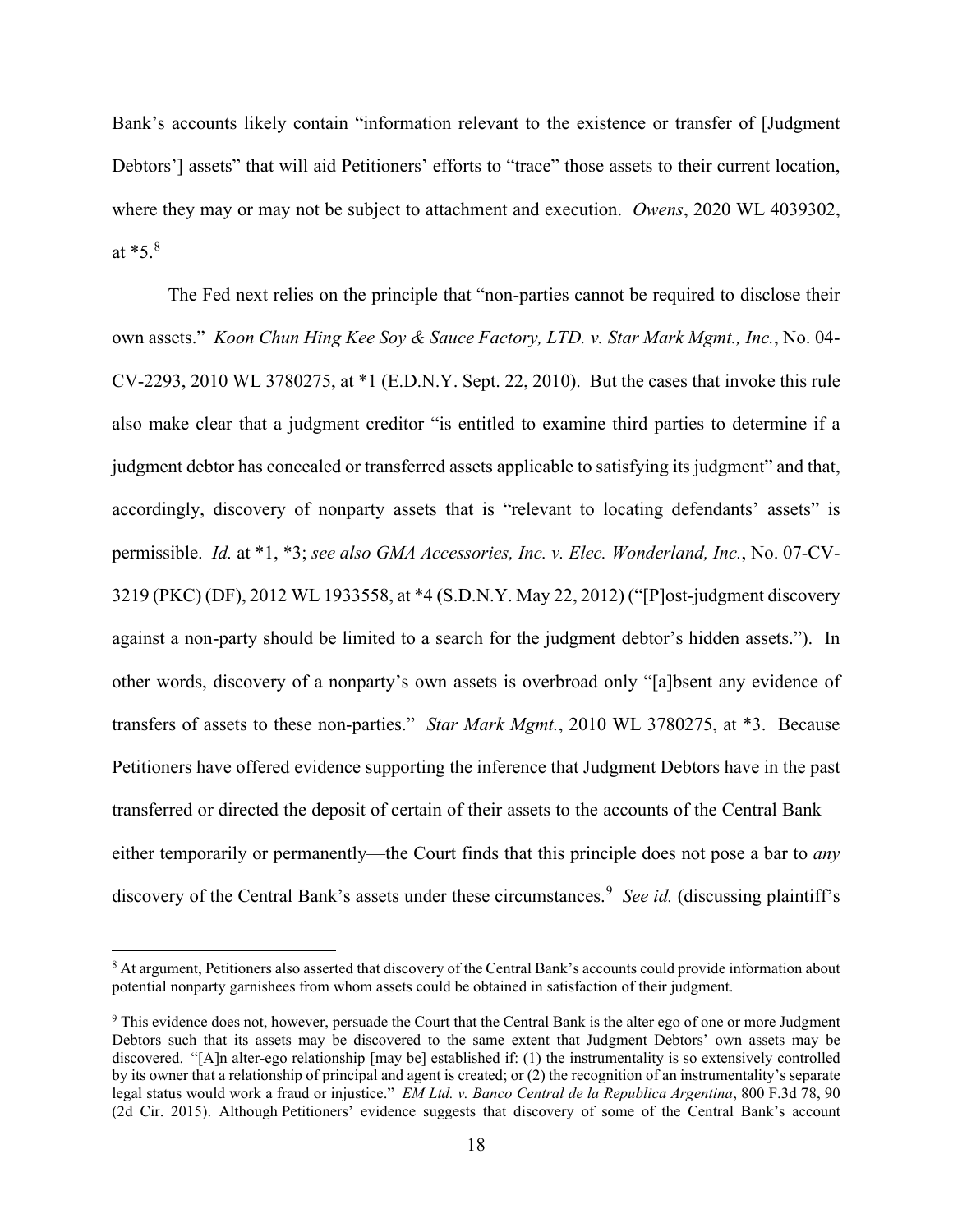"right to seek asset discovery of . . . non-parties if there is any evidence of direct or indirect transfers of relevant assets from [defendants] to any of these non-parties, or if any other evidence is developed that renders the discovery plaintiff seeks relevant to locating defendants' assets").

That said, the Court recognizes that it may well be that much of the information sought about the Central Bank's accounts is not relevant to locating Judgment Debtors' assets. For instance, Petitioners' subpoena seeks, without limitation: the "present value" and "contents" of the Central Bank's accounts; "the value of any and all monies, investments, assets and/or other property held by or for the benefit of" the Central Bank; all "assets, obligations and liabilities" of the Central Bank; whether there exists "any bank, brokerage or trust accounts" in which the Central Bank has an interest; and "any person or entity holding property, funds, or other assets" for the Central Bank. Starner Dec. Ex. A.<sup>10</sup> There is no attempt to tether any of this information, or the other information requested in the subpoena, to the assets of Judgment Debtors that may have passed through or that may currently sit in the Central Bank's accounts. Accordingly, the Court finds that the subpoena, as it is currently written, is overbroad in light of the limitations on thirdparty asset discovery. *See, e.g.*, *D'Avenza S.p.A. In Bankr. v. Garrick & Co.*, No. 96-CV-0166 (DLC) (KNF), 1998 WL 13844, at \*4 (S.D.N.Y. Jan. 15, 1998) (finding that subpoena requests were "overly broad" when they "demand[ed] a wide range of . . . information from" a third party "regardless of whether such information relates to or may be said to be reasonably related to the judgment debtor, its assets, or suspected transfers of its assets" and modifying the subpoena to permit only the disclosure of third-party information that "appear[s] to be reasonably related to

information will prove relevant to locating Judgment Debtors' assets, it does not establish that Judgment Debtors exercise extensive control over the Central Bank or that recognizing the Central Bank's separate status would condone fraud or injustice.

<span id="page-18-0"></span> $10$  This is not intended to be an exhaustive list of the ways in which the information subpoena appears to be overbroad.